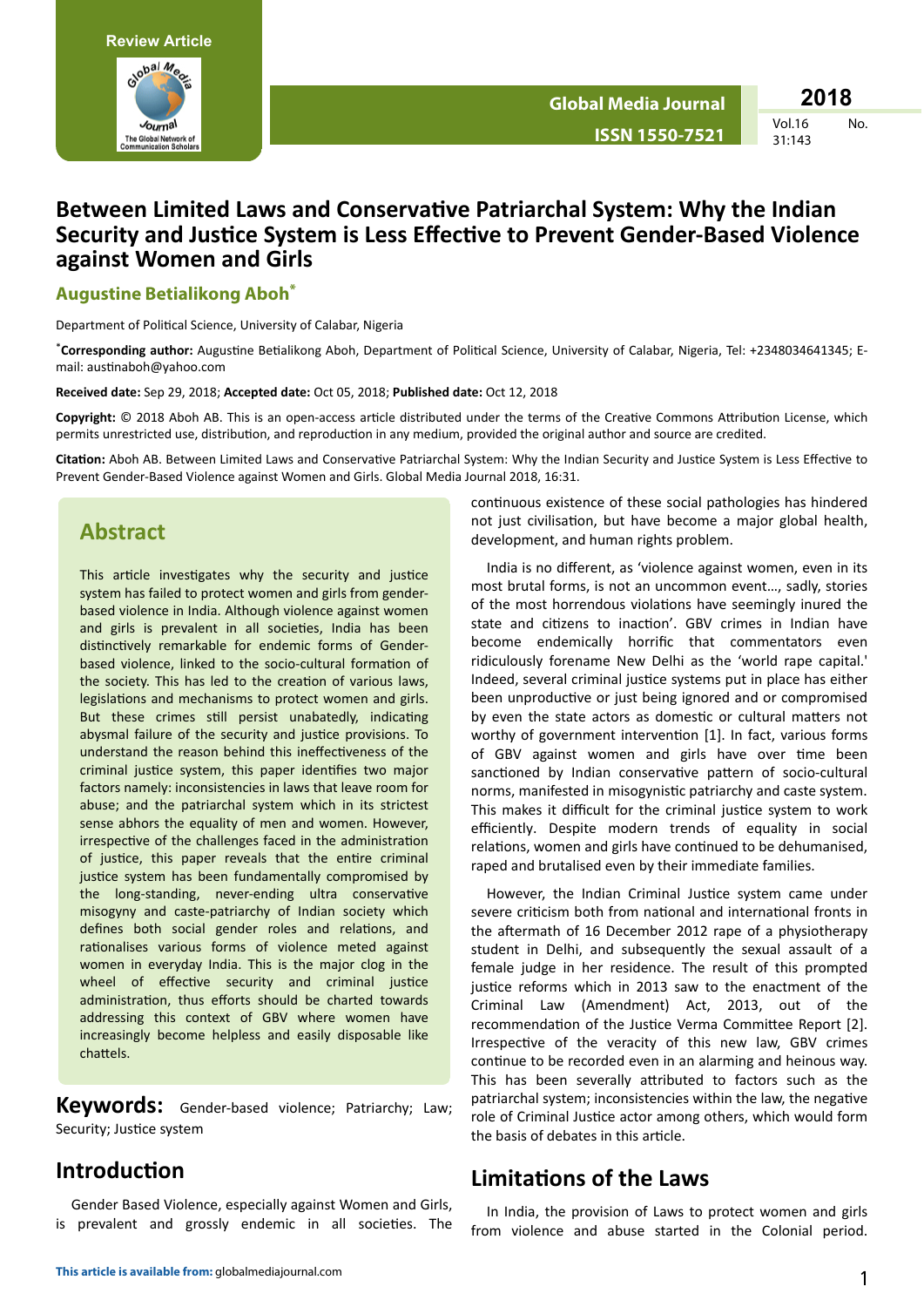Therefore, Laws and particular Sections of other Laws like the Indian Penal Code, 1860, the Indian Evidence Act, 1872, and the Code of Criminal Procedure Code, 1973, to mention a few were enacted to serve this purpose. However, as time passed, they were deemed ineffective and inadequate to counter the problem of rising crimes against women and girls [3].

Consequently, following the horrendous Nirbhaya rape case of December 2012, the Criminal Law (Amendment) Act, 2013, was enacted to provide an improvement to these identified pitfalls. Notably, the Act seeks to provide, among others, a harsh penalty of a minimum of 20 years' jail term or death sentence in a case where the victim is dead or left in a 'vegetative state' for perpetrators of extreme circumstances of rape and gang rapes [4]. It added in the Indian Penal Code for the first time sections covering crimes such as stalking, voyeurism, sexually colored remarks, acid attacks, touching, and human trafficking. And with a punishment of 10-year jail term and a fine reasonable enough to cater for medical bills of the victim in the case of acid attacks [5].

Ananth Guruswamy, Amnesty International Chief Executive, notes plausibly that the Criminal Law (Amendment) Act, 2013, has some welcome features. It commendably criminalizes various forms of violence against women and being sensitive to the need of physically impaired people. It also provides for certain victim-friendly procedures of evidence as well as its removal of permission by the government before the prosecution of public officials accused of GBV crimes. However, I agree with Ananth Guruswamy that despite these achievements, the Law is limited and fails to adequately address GBV against women and girls [6]. Four weaknesses have been raised which will be addressed by this article: the law's lack of clarity; the law's bias; the law's scope; the law is incomprehensive and inconsistent with international norms.

# **The Law's Lack of Clarity**

Begum opines that one issue that is left unclear in the IPC and which the Criminal Law Act fails to address is the meaning of concepts like 'insult' and 'outrage to women's modesty,' in section 354 and 509 of the IPC. Indeed, this is true because the wording suggests a pervasive stereotype about women who are violated, and further undermines their physical and mental integrity [6]. Furthermore, Burgess and Holmstrom [7] argue plausibly that this notion presents women more as symbols of honor, hence undermining the criminal liability of the offence committed against them. By implication, 'victims' sexual objectification might diminish rapist blame' [8]. Going by Burgess and Holmstrom position, it must be noted that since it is the responsibility of women to keep themselves modestly, for her honor and that of the family, any violation makes her an instrument of shame to the community [9]. The inability of the law to clarify these concepts creates room for 'negative reactions and stereotypic judgment about victims of sexual violence' [10]. Therefore, victims feel psychologically dehumanized, and going to court becomes as much of a crisis as the actual incident of assault or rape itself, for fear of societal alienation.

More so, Bhattacharyya observes that, although new provisions inserted into the IPC, like S.354C on Voyeurism, S. 354D on stalking, S.370A on Employing of a trafficked person, S.326A on acid attacks, among other things, are a welcome development, nevertheless 'it remains unclear as to how the perpetrators of the offences like touching, stalking, and sexually colored remarks would be accused and subsequently prove the assailant guilty' [11]. To avert this difficulty, the law shifts the burden of proof to the accused. This further generates contradiction as it undermines the fundamental legal tradition of being innocent until proven guilty [12]. The result of this arguably is that men and their family being at the receiving end have often suffered unnecessary humiliation, pain and suffering due to false complaint lodged [13]. In retrospect, irrespective of the increase in reported cases of voyeurism, stalking and insult to the modesty of women of 84,746 recorded by NCRB 2016, these crimes as rightly argued above has witness abysmal low conviction. It does appear that mechanisms of gathering evidence for the prosecution of these offences are difficult to meet. Conversely, Satish and Majumder [14] observes arguably that in some cases, given lack of proof some men can be convicted of these crimes which they did not commit. Be that as it may, this section of the law makes it difficult to charge and prosecute offenders quickly.

Furthermore, Halder [15] acknowledges that the Information Technology Act's section on cyber voyeurism and 'bad talk' have been poorly framed. Its vagueness gives room for abuse by people who want to victimize others, and also allows the police to use their discretion to determine what constitutes 'annoying speech'. It may be noted that the anonymous nature of the internet provides a great opportunity for abusers [16]. Apparently, the lack of clarity as argued by Halder accounts for the inability of the Uttar Pradesh police to apprehend or prosecute those who sell rape video in the street. It indeed further faults the clarity of the concepts a used by the law and gives room for wrong and subjective interpretation. This was clearly evident in the Supreme Court's decision of Shreya Singhal vs. Union of India no.167 of 2012. The accused was acquitted, and the Section of the Act regarding voyeurism was declared unconstitutional as it is vague and curtailed freedom of speech in the cyberspace [15].

Therefore, though the law has significantly considered a wide range of offences which helps to protect women, its lack of clarity in some aspects has made it not totally successful in achieving its aspirations.

## **The Law's Bias**

Various scholars have argued that the provisions of GBV laws are poorly drafted, and gender biased. Saini [17] posits that:

The domestic violence and dowry laws perpetuate domestic violence, rather than curb it…. It lacks provisions for men to complain against a woman for harassment.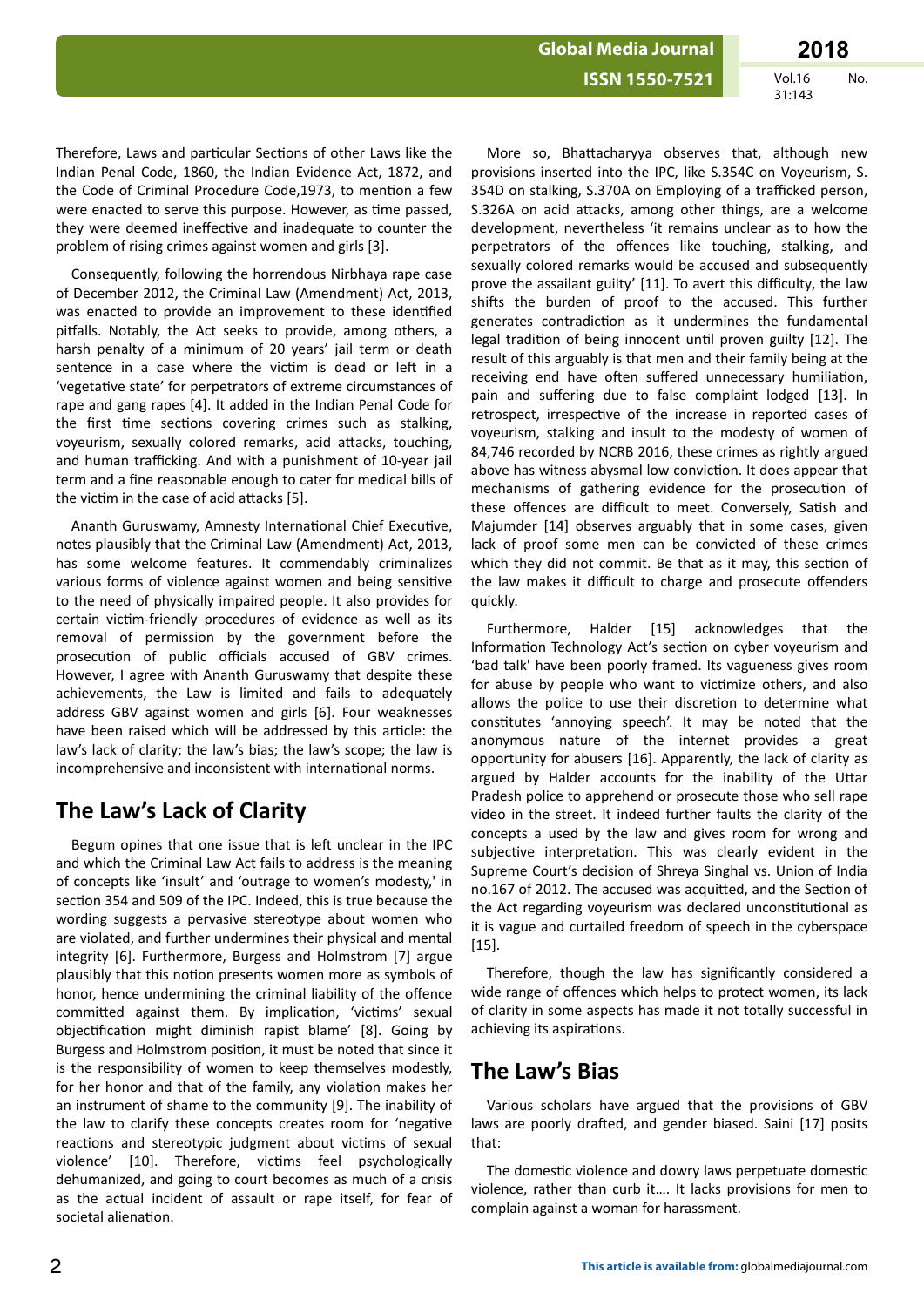Contrary to the assumption that men cannot be victims of domestic violence, Saini argues that domestic violence laws are massively unbalanced. The provisions of the Law only recognize that domestic violence can only be perpetrated by men or their relatives against the women/wife. Whereas, men who also live in abusive relationships by their female partners are not protected by law and finds it difficult to seek redress.

Accordingly, Shakil [18] observes that the idea of gender bias laws that favors only women in India largely undermines its effectiveness and acceptance. Both sexes suffer abuse and violence at home which is as the result of different reasons, purposes, and motives. It is believed by those who push for men rights that women are equally, if not worst, more violent than men [19-21]. Dedicating separate laws to protect women alone creates an avenue of injustice and segregation of sexes, and also allows women who abuse men get away scot-free [18]. The above positions of Saini, Shakil and others are dismissible because it only reflects a very few group of disgruntled men who have last men's right view that attempt to jeopardise the few legal protection of women in a misogynist India society. Indeed, in the aftermath of December 12, 2012 outrageous gang-rape, it was clear a large number of male groups came out in solidarity with the plight of women [22]. Accordingly, this research supports Lodhia [23] who states clearly that the rhetoric of anti-male victimization seeks to demonize women and mothers, and further obscure the glaring realities of violence against women. Be that as it may, the rationale behind the enactment of Laws protecting women in India was as a result of increasing incidences of crimes against women and girls. From the NCRB 2016 report, it is a fact that women and girls are often vulnerable and record very high victim rates in crime records. Even in conflict, women and girls often become a prime target of violence. For instance, the 2002 Gujarat violence where women and girls were main targets [24].

Varma [25] argues that the failure of the law is anchored on high rates of illiteracy of women, mostly in the rural areas. They are unable even to know what constitutes the law and related crimes. In this regard, the laws are elitist and undemocratic as they only protect urban upper and class women who are educated and economically stable [26]. The presumption of the scholars is that urban women are not usually victims but exploit these laws meant for the poor and rural women for selfish agendas. Contrarily, if this view is accepted, it would alienate most urban women who regularly face violence at home and workplace [23].

Laroia and Devanshi [12] further opines that new IPC sections on Voyeurism and Stalking are gender biased because they make provision only for the criminalization of such acts only if committed by men; whereas women who do same are not under the punishment of any law. 'This is very injudicious as there are often cases where women are also involved in commission of offence' [27]. The veracity of this argument is doubtful, and again reflects a set of disgruntled men view. Obviously, considering the socio-cultural dynamics of the Indian society, the proportionality of women's act of voyeurism and stalking against men is rare. Though there are

isolated instances where men become victims, it cannot be generalized because very few cases of this kind have been recorded. Few and remote evidence should not be used for criticizing the Laws that protect women and girls from many GBV. This argument lacks convincing evidence.

Conclusively, the provisions of the law in its wisdom and abundant evidence protect women because they are often victims of violence. The law is just peculiar and not bias because when women commit crime against men, the general criminal justice reprimands them as seen in the case of Eddie Kidd and his wife Samantha that was jailed [28].

### **Inadequate Scope of the Law**

#### **Marital rape**

The immunity of marital rape is one grave limitation of different GBV laws enacted in India over the years. Not uniquely and Indian problem alone, 'holding husbands criminally responsible for non-consensual sex with wives has possibly been one of the hardest feminist battles to fight the world over' [29]. But the India case is worrisome because of its preponderance.

However, Ray and Aditya [30] opines that:

The Criminal Law (Amendment) Ordinance, 2013 discriminate against women on marital status and denies them equal protection before the law. Under section 375 of the amended Penal Code, wives cannot bring a charge of sexual assault against husbands except under extreme narrow grounds: where she is living separately under a decree of separation, or under any custom or usage.

The above assertions are true because the provision of the law has created an opportunity for husbands to abuse their wives with recourse to protection by the law. Except under the above exemptions or when the wife is under the age of 15, the law grants husbands the immunity to assault their wives sexually. This indeed has made the crime the most common against married women in India, whereas it goes unreported or unpunished. Incredibly, most women, especially in rural areas, lack the awareness that these acts constitute a crime [31].

Arguably, the Parliament reinstated that if criminalized, it will destroy the institution of marriage which is regarded sacred in India society, and rather it should fall within the ambit of cruelty to women  $[1]$ . It is indeed obvious that if left within the broad purview of cruelty to women, marital rape can easily be written off as a lesser crime which if insisted upon can increase tension within the family, and raise question of the sacred and contractual obligation of marriage itself [32]. Therefore, making it a case of less concern. But it must be noted that against the view of the parliament, obviously reflects the patriarchal order prevalent in India [33], women deserve their rights to bodily integrity enshrined in the Indian constitution [31].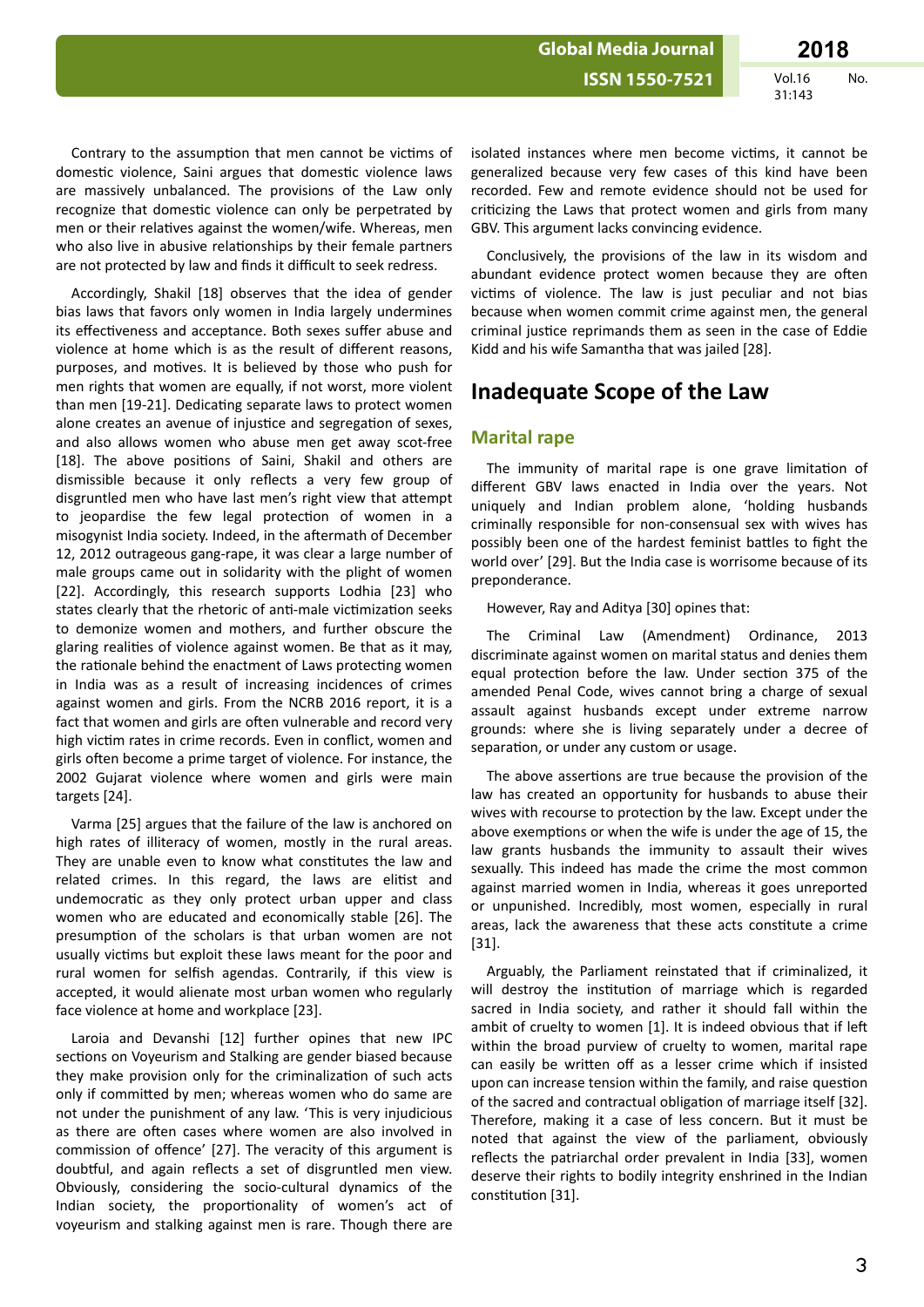Contrary to feminist scholars and women rights advocates, the 'impossibility of marital rape thesis' scholars have argued that going by legal definition, if rape implies sex without consent and marriage legally entails obligatory sex, then both are mutually exclusive. Such extraneous views further compound the atmosphere of shaming and stigmatization manifested in a compromised legal and political setting [34].The 'notion of compulsory marriage' and 'obligatory sex' are intertwined and are socially and legally entrenched [29]. It is indeed possible to argue that as marriage is contracted each party owes a reasonable level of obligation to the other. especially in regards to sex. But against this position this paper argues that contract both in its legal and social term implies willful consent by both parties. Therefore, if the notion of compulsory marriage cannot hold without consent from both parties, then obligatory sex too must always be consented to. Because anything otherwise makes the woman a purchased product of owned property.

Flavia [35] argues that since sexual violence is not limited to rape alone, then penetrative sexual abuse should not be privileged over other forms. Flavia plausibly argues that by the definition sexual violence or penetrative sexual abuse is just one part of the crime. The insistence on rape alone further complicates the overall issue of sexual violence witness by married women. However, it is often difficult to legally prove in court a case of marital rape, except it is included with evidenced of domestic violence [35,36]. Therefore, Flavia position that both criminal and civil remedies should be used to address marital rape and another form of domestic sexual violence considering the compound nature of the crime, its reporting and difficulty in gathering evidence for prosecution is plausible.

Marital rape, therefore, should be addressed within the complex interaction between civil and criminal laws on marriage, divorce, property distribution, etc. more tenable. Therefore, marital rape debate should look into the fundamentals of what constitutes marriage and how laws should regulate it, and then we shall better locate and address this form of crime and impunity [29].

#### **Armed forces immunity from prosecution**

Lodhia [22] argues that the exemption of armed forces from criminalization and prosecution in cases of GBV crimes, in the guise of 'national security,' limits the success Law. The Criminal Law Act, 2013, 'by its omissions protected army officials who rape women in the regions of India's North East, preserving their legal immunity via Armed Forces Special Powers Act AFSPA.' Corroborating Lodhia's argument, Bhattacharyya and Baruah [37,38] aver that the Armed Forces Special Powers Act creates a sense of alienation among the people and causes a significant disturbance within North-East, and Jammu and Kashmir for instance. The argument of Lodhia and others credibly shows that this immunity has created vacuum which allows for incessant abuse of women. A remarkable instance is a sexual assault and rape by the Chhattisgarh policemen in 2015 against 40 women from Bijapur, and a 14-year-old girl [39]. Also, on 12th April 2016, a 16-year-old school girl was

assaulted by an Indian army officer, and most recently, the outrage that occasioned police release of details of the case of an 8years old Muslim girl, Asifa, who was kidnapped, sedated and ganged raped in a Hindu temple in Kathua allegedly by police officers and former and current politicians. These are just a few of numerous cases that are swept under carpet because of this inhuman immunity in the guise of national security.

Against this backdrop, the Government protects incidences of GBV against women and girls committed by armed forces as the AFSPA shields perpetrators from civil and criminal law prosecution. Though the government argues that when personnel are discharging their duty for the sake of national security they shouldn't be criminalized [38]. Without a doubt, it can be concluded that the exemption is not only a limitation of the Criminal Law Act, but an aberration of the fundamental principle of equality before the law enshrine in the India constitution.

## **The Law's Limited and Inconsistent in Compliance with International Norms**

The Law is further limited by its incomprehensive formulation in regards S.326A and S.326B of the IPC as amended on Acid attack. The prohibition of Acid attack and its punishment has been criticized as ineffective [40]. Records shows an increasing figure of 122 cases in 2013, 349 in 2014, and over 500 in 2015, despite being underreported [41]. Bhattacharyya [11] opines that again the Law is at fault in its incomprehensive prohibition of both buying and selling of Acid. 'An acid called Tezab, which is designed to clean rusted tools but it often used in the attacks can currently be bought across the counter' [42]. Indeed, the lack of Law to regulate how this dangerous chemical can be easily accessed and by whom undermines and makes this acid attack law inadequate.

Another limitation widely criticized by scholars within the Criminal Law Act, 2013 is the introduction of a death penalty for in rape cases that result in the victim's death or being put in a vegetative state. It, as well, provides a punishment of life imprisonment without a possible option of release [6,22,30,43]. No doubt, this provision as clearly stated is a grave human right violation.

Arguably, Samuel [44] posits that death penalty serves as deterrence for felons. And as the Indian Supreme Court landmark case between Bachan Singh v. the State of Punjab reasserts the fact that death penalty can only be handed on 'rarest-of-rare case. Hence, 'a modern legal system would not risk the move of abolishing death penalty and putting in danger the life of an overwhelming majority of law-abiding and peace-loving citizens' [44]. Contrary to Samuel's position, Lodhia, Sailaja, and Amnesty International, plausibly argue that irrespective of the seemingly credible intention of the provision to deter potential offenders, this Law violates international human rights laws, and threatens human security and justice.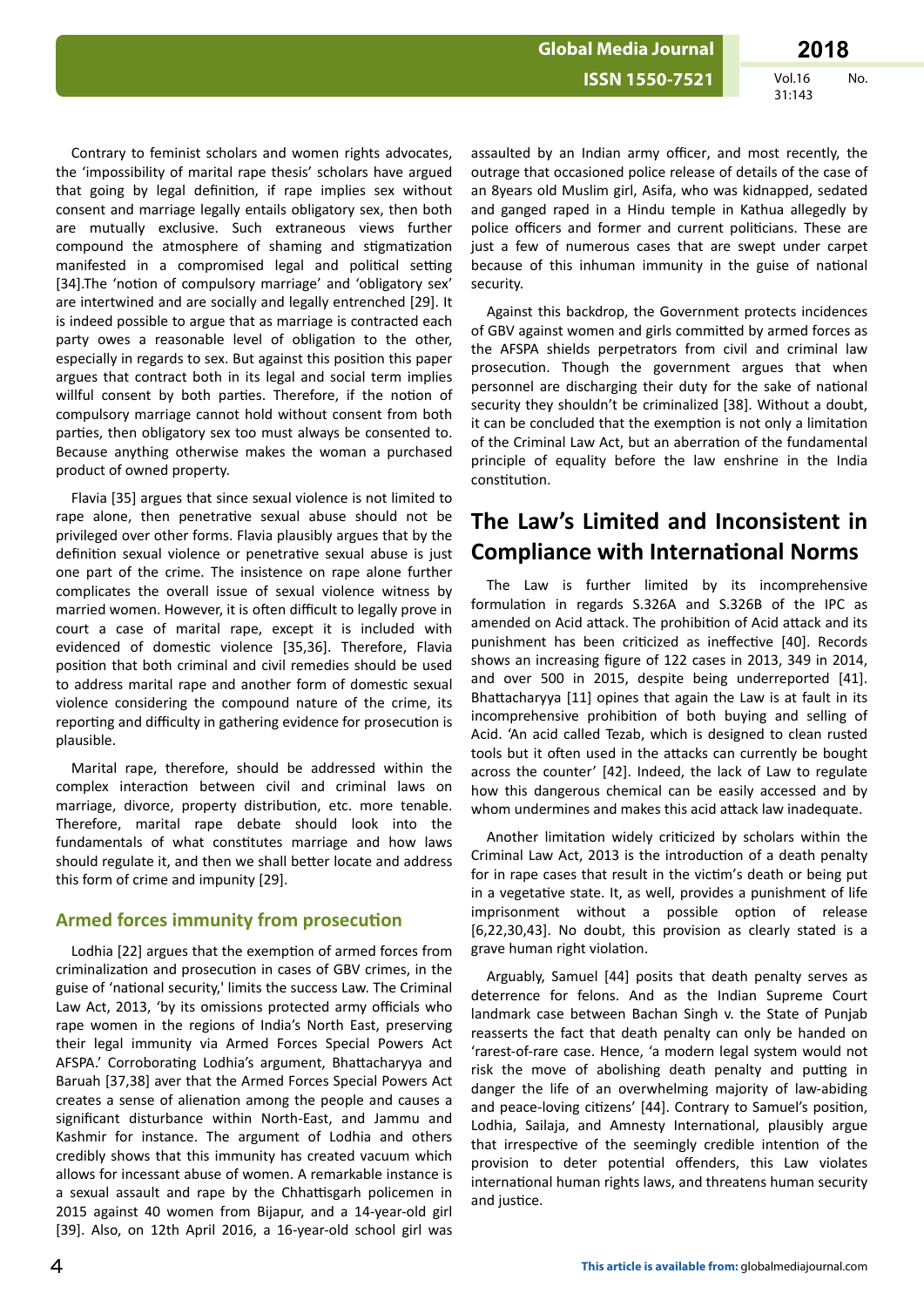The Criminal Law (Amendment) Act, 2013, and the Protection of Children from Sexual Offences Act, 2012 has further been criticized for increasing the age of consent to 18 years. Despite the recommendation of the Justice Verma committee that it be reduced to 16 years, as it has been since 1983. It has been argued that criminalizing sexual acts with children who lack the capability to give meaningful consent are laudable. But increasing the age of consent will also expose adolescents whose consent is meaningful and have the right to control their sexuality to be criminalized [6,45]. By denying adolescents the right to control their sexuality it 'would encourage premarital sex, which is against the culture of the country' [22]. In line with the above arguments, a paradox exists where those who are privileged to be married with the legal age of 15 are exempted but those who find no fortune suffer the brunt of the law. Without doubt, this Law is inconsistent with other provisions of IPC on child bride. The Law allows the husband to have sexual relation with the bride if she's 15 years and above, with or without her consent since marital rape is not a crime. But prohibit adolescents of 18 years from having the right to consent for sexual relation.

Therefore, it can be succinctly observed that though the intention of the law was to reduce any chance of GBV radically, its enthusiastic reaction to the conundrum did not only challenge its judicial application but to a greater extent contradict international legal standards. This undermines binding Indian commitment to international law, convention and statues.

## **Misogynistic Patriarchy and Gender Hierarchy**

In India, violence against women and girls has historically been marked by perpetuations, progress and resistance. The failure of various reforms and laws protecting women has largely been associated with resistance from the social order. Hence, 'de jure institutional changes pursued by the population, government and apolitical groups are consistently resisted by social actors blinded by de facto cultural and historical pressure'. Of course, this pressure is not only sustained by the perceived perpetrators, but it also manifests itself amongst most Criminal justice administrators and the political class. For instance, in a case of sexual violence or rape, the legal system is designed instead to chastise women rather than the offenders [46]. In the process of justice administration, it has often been noticed that the police mostly feel reluctant to conduct investigation. Medico-legal practitioners too still use the two-finger test to ascertain if the victim is habituated to sex [47]. On the part of the prosecutors, they rarely get time to interact with the victims, whereas, defense lawyers often ridiculously use perverse tactics in cross-examination in other to win cases. In so doing the victim is derogated and embarrassed. Even witnesses usually turn hostile thereby weakening the veracity of the prosecution and creating an avenue for the judges to show sympathy to the perpetuators [46]. No doubt, this chapter argues that the preconceived patriarchal bias and insensitivities relating to women and girls often consumes various actors responsible for

the justice delivering system [48]. This 'reinforces the paradigmatic position of law as an isolationist and deeply hierarchical (patriarchal) institution'.

Nigam again argues remarkably that the entrenched misogynistic patriarchal system is still visible in contemporary India where attitudes and mind-sets are continually rooted in traditional notions. Indeed, the religious, political, as well as cultural norms, are so warped to create stereotypes of women as people who have no autonomy or control over their bodies. This is, sadly, met with acceptability. Consequently, the maltreatment of women and girls in a male dominated society, which robbed her of her dignity and pride, becomes justified and normalized. In effect, the Criminal Justice system becomes compromised [2]. In fact, 'Custom, tradition and religion in Indian has played, and continues to play, a significant part in sustaining the subordination of women' [1]. Notably, the persistent patriarchal norms and Hindu religion, which is dominant, suggests the total control of women by fathers, husbands and son, spanning from the cradle to the grave [9].

Therefore, Kapur and Cossman succinctly opine that:

Familial ideology naturalizes and universalizes the construction of women as wives and mothers, as economically dependent, as passive, dutiful and self-sacrificing, across a broad range of personal laws. It is an example of the oftenhomogenizing nature of legal discourse, which obscures the multiplicity of differences between and among women, and the very different ways in which women live in and experience their families.

This assertion further emphasizes the fact that various legislations or criminal justice reforms reflect a great extend the patriarchal control of the lives of women and girls. They have to submit to familial norms which most times 'reinforces relations of subordination' [49]. To wonder why violence against women and girls persists regardless of extant criminal justice system, one must recognize that 'any traditional custom that places women in subordinate position within society or in the family has the potential to turn violent' [50]. Consequently, such discriminatory traditional practices of Violence against Women (VAW) sanction traditionally, creates avenue for men 'excuses and rationalization for covering up abusive behaviors', further impedes women to even lodge official complaints, most times [51].

Culturally, specific forms of patriarchal norms tend to reflect on the 'socio-cultural preference of sons'. Whereas, the view those daughters are inferior is the crux for undermining criminal justice effectiveness in protecting women and girls from GBV [52]. This preference, which persists, according to Livne, breeds 'the inequality faced by women and girls even resulting to their denied right to being born'. The result of this, however, is the continuous female foeticides still recorded in India. This is evident in the sex-ratio that presently stands at '940 girls for every 1000 boys' [51]. In this regards, Singh further argues plausibly that:

Other factors related to marriage like dowry and patrilocality, more precisely rituals like 'kanya-daan' in which parents of daughter take pride in disposing her off forever as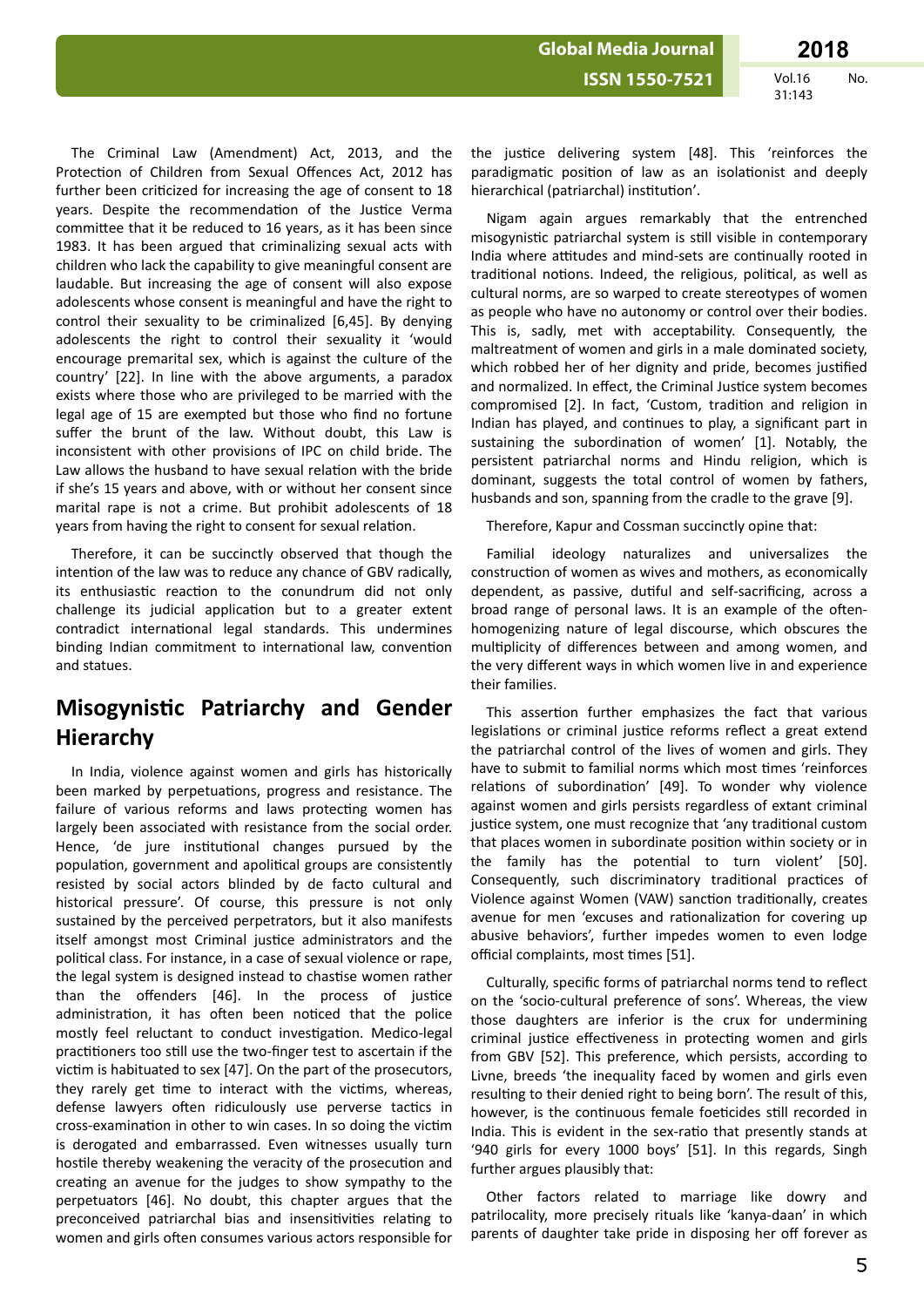**ISSN 1550-7521** 

**Vol.16** No. 31:143

'daan' to a son-owning family, significantly gift, i.e., 'daan' cannot be taken and returned and hence, after marriage, whether her in-law are treating her well or badly is seen as her destiny.

The above quote lends credence to the fact that most violence against women is often condoned by both parents. Because women and girls have been culturally stereotyped as burden and seen as a wasteful investment to their families. Therefore, when wives suffer violence, they are admonished not to seek judicial redress as it is her destiny and one of such complex encounters in every marriage. A remarkable instance of tolerance and impunity in the abuse of women is a reported incident in the state of Bihar in Eastern India, a man in June 2016, tied up his wife to a pole and brutally beat her with a stick in the present of the village onlookers for an alleged cheating [53].

According to Singh et al. [51] 'the putative sacredness of traditional marriage, rigid ideas of conjugality, and patriarchal traditions of family structure have usually taken precedence over concerns for women or children in Indian history'. This reflects the inequalities that exist even in marriage laws that present the socioeconomic vulnerabilities of women [54]. No doubt, the sacred justification of some traditional marriage rites like that act of Dowry giving and taking undermines the criminal justice system. Despite a total incidence of 9,894 recorded dowry deaths in 2015, which represents a paltry 1.6% decrease from previous vear, 2014 of 10.050, and 7621 of 2016 the sacredness of this act remains sacrosanct and existential.

Even the Dowry Prohibition Act is patriarchal in nature as it only recognizes death resulting from it not prohibiting the act of giving or collecting dowry as it is theologically sanctioned by Hindu as a traditional practice, though with an ever increasing record of violence and death associated [55]. To some people, dowry transaction is a tradition they must oblige during marriage which also signifies 'power, prestige, and display. But for many others, it is a compulsion' [56]. In this regards, women are not seen as members of the new family, rather their safety and worth are measured by the dowry she brings and her ability to give birth to a son. This brings to fore two dynamics; first the sacredness of honor within the patriarchal system, and the economics of transactional commodification of women. Violence is thus inevitable. This is more complicated in recent times because of 'Indian's economic liberalization, unemployment and increased consumerism [49]. A clear example of this economic model can be seen in an incidence in November 2016 were a husband bites off his wife Nose after she allegedly refused to buy him a motorbike and a cash request of £1, 800. The victim alleged it was based on unpaid dowry [57].

Furthermore, patriarchal norms prescribe gender roles and place women in a powerless status, whereas, men are deemed to have 'superior rights, privileges, authority, and power' [58]. This rigid gender roles and norms makes it possible for women to be easily abused, especially intimate partners, in the name of 'disciplining' them when they fail to meet their 'gender role expectation' [59]. Indeed, within this misogynistic patriarchal

gender roles mythology, most women, and girls have been acculturated to believing that wife-beating is a form of discipline necessary to correct her. Various surveys, including the 2005-2006 National Family Health Survey, conducted have revealed that wife-beating is condoned by traditional societies, and is said to be justified in some circumstances. Hence, seeking judicial redress becomes an affront to established norms [58,60,61]. In fact, as most women are made to accept this cultural anomaly reporting violence becomes difficult thereby impeding effective criminal justice administration.

The patriarchal system further impedes the effectiveness of the security and justice architecture in regards the culture of shame and honor, seen as a form of 'hegemonic masculinity' [62]. The reporting of GBV has become intractably perilous because the victims tend to permanently alienate themselves from the community if they exposed their abuse. Thus, 'the honor/shame nexus refers specifically to male honor and constructions of masculinity as it is embodied in controlling the shame of their women' [63]. Various dynamics comes to play here. Firstly, in the name of honor, preservation of Caste or class integrity, crimes are often perpetuated and condoned. Since women are regarded as objects of protection and violence, 'the fear of losing this honor makes the men rationalized and justifies masculine aggression'.

Honor killing, for instance, has been persistent despite legal actions because adherents believe it explains their natural law and that 'modernization need not mean wholesale westernization and insist that traditional practices can be continued in modern India keeping the institution of family intact' [64]. The 'Khap panchayat, an endogamous, clannish institution' often plays a great role in this regards. Their dictatorial extra-judicial authority has recorded various nefarious GBV crimes in the name of maintaining the culture and sustaining the caste-patriarchal system. In many instances, they have perpetrated honor killings, ordered gang rapes, and another GBV against women and girls is undermining the criminal justice provisions [65.66].

Secondly, 'a girl honor is perceived as a delicate asset that can be preserved, even at high cost, and if a girl fails to protect herself or gets victimized, not only she loses respect but also the family, and even the entire village feels a sense of shame' [9]. Therefore, the situation is that women who get rape, for example, are being shamed and stigmatised in the community. and are usually blamed for the crime. Indeed, the process of enforcing the criminal justice system starts with victims reporting the crime [32]. Hence, this situation of shaming victims and possibly denying them the opportunity for marriage or self-actualization makes them hide cruelty for fear of alienation.

Gender hierarchy and traditional caste-patriarchal systems that further undermines the criminal justice system can be seen in the celebration of traditional festivals like 'the festival of Holi and Okali', and 'enforced and degraded widowhood' [67,68]. The celebration of Holi festival in most parts of India grants men impunity to violate women and girls. During this festival, people are often drenched each other with colored waters, get extremely intoxicated and engage in erotic play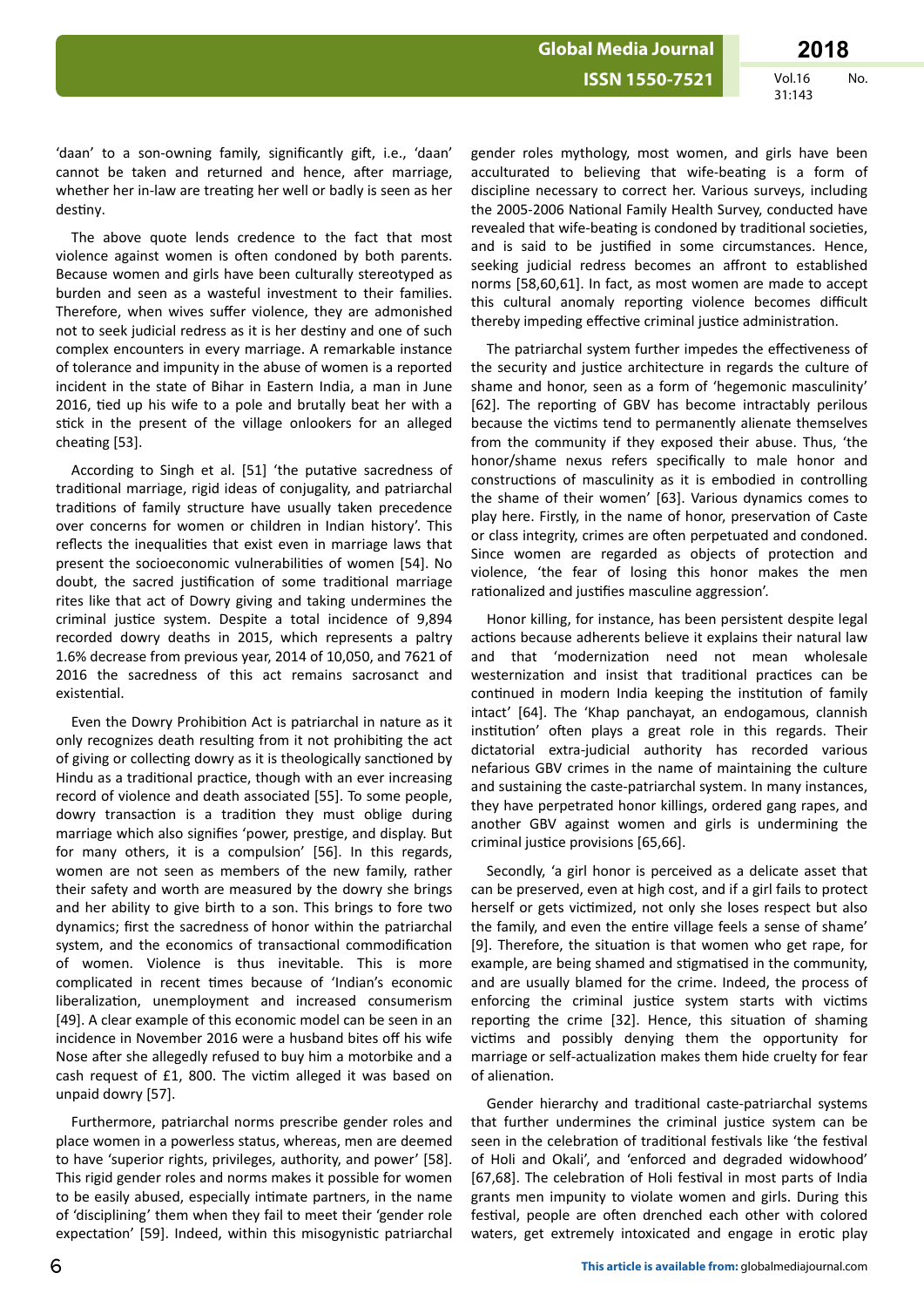31:143

[69]. The consequence of this is that women and girls, especially those of the lower caste, are being sexually harassed. Of course, crimes like eve teasing and throwing water balloons are even encouraged and practice. And incidences of rape and molestation have been severally recorded during these festivals, and are condoned with impunity [70].

Furthermore, arguing on those seen as the deplorable, widows, Chapman [67] observes plausibly that with over 40 million widows as at 2014, they are 'effectively de-sexualized, de-feminized, and uglified' so they cannot be attractive. But on the other hand, they are 'routinely subjected to sexual harassment and abuse by men and women within the confines of the patrilocal unit'. Indeed, Widows suffer the worst form of exploitation in contemporary India. Often, they are kept to serve in temples and shrines (dharmashalas and bhajan ashram) and are used for whatever services the 'priest or generous donors' wants, including sex. Paradoxically, if they decline, such widow(s) runs the risk of losing support, feeding or even shelter [67,71]. In effect, this practice of keeping widows in shrine and temple is still prevalent and culturally justified and condoned.

Therefore, arguments coherently rationalized above shows the intersectional pattern of relations and violence based on gender dynamics. Patriarchy has unwittingly pervaded all forms of relations, and downplays the effectiveness of the criminal iustice system. It has played into the subconscious minds of all Indians, including actors responsible for criminal justice administration.

# **Caste-Patriarchy and Gender-Based Violence: A Case of Dalit and Adivasis Women and Girls**

The Indian society is deeply rooted in 'brahmanical patriarchy' [67] which orders the society into a stricter caste system. The Caste system defines individual social status which avails them the opportunity to be either privileged or powerful in the upper strata, or being exploited, dominated or stigmatized at the lower strata. Stratification ranges from the Brahmins (priests), Kshatriyas (warriors), Vaishyas, (merchants) and Shudras (servant), and the Ati-Shudras (untouchables). The system anchors on the power to enforce castes-based duties inherent in 'graded inequality and endogamy' [68]. Whereas, at the secular level the control of power is displayed through dominance of land and social status [72]. The concept of pativrata denotes the total submission of the women and girls to men or husband seen as lords.

Though women irrespective of caste, class, religion, etc. face GBV crimes in India, but the Dalit (Scheduled Caste, SC,) and Adivasis, (Scheduled Tribes, STs) women 'make up the most disadvantaged caste' [73] living below poverty line and suffering from lack of nutrition and education, social discrimination and high levels of violence. 'The intersectional discrimination facing Dalit women on account of their poverty, gender and caste impede Dalit women's constitutional rights to equality and access to justice' [74]. In fact, this reflects not only the inter-sectionality of gender and caste interplay but underpins the bias nature of systemic violence against the lower caste of Indian society.

The 2016 NCRB Report on Crimes in India recorded 40,801 and 6,568 reported crimes against the SC and STs Women respectively. Their level of vulnerability and inability to be protected by the criminal justice system effectively hinges on the fact that they are seen as the untouchables in the society, chattels for the upper caste men to abuse with impunity. This represents an irony in that the same women deemed as untouchables and often ostracized still become sexual tools in the hands of the upper caste men [75]. Thus, Mangubhai et al. [76] plausibly argue that the subiugation of these women becomes a conduit by which the existing social system replicate itself, as well as maintain established systemic inequality. Hence, GBV against SC and STs Women is being utilized to deprive them their rights to choices, opportunities, dignity, self-respect and development.

Murthy and Thakur [77] succinctly opines that these lower caste women are being targeted for violence and discrimination not basically because of their gender like other women in the broader picture of GBV in India. But because of their specific caste, community, religion among other factors. Their case is most pathetic because they suffer violence from three dimensions; from the dominant Hindu society, domestic offenders, and community offenders. Therefore, they 'experience endemic gender-and-caste discrimination and violence as the outcome of severely imbalanced social, economic and political power equations' [78].

Indeed, with the level of disempowerment, they are subjected to: numerous crimes committed against this class of citizens are rarely prevented by the criminal justice system. Within these caste-impunity myths, violence is often used to suppress the Dalit and other lower caste from economic and political emancipation. This impunity 'is constitutive of power in all its forms, and the relishing of impunity marks the exercise of power, rendering it desirable and attractive... it is what keeps unequal classes and gender arrangement in place' [79]. For example, the horrendous cases of abuse and violence meted on the people of Gujarat in 2002 by the Hindus community never saw the light to justice and security protection, or even health care provision for the victims because they were thought to be of the minority caste and religion [24]. Other remarkable cases of caste GBV crimes include; the Bhanwari Devi, 1992 Case, Khairlanji Case of 2006, Lalasa Devi Case of 20th March 2013 and the most recent Delta Meghwal Case of 229th March 2016 [68].

Therefore, the Dalit and other lower castes women have often been the major victims of heinous GBV crimes. But a cursory look at the number of incidences that causes public outrage will show that there is a 'selective outrage' on crimes affecting mostly the upper caste women and a 'deliberate silence' on crimes that affects Dalit women [68]. This further explains the dynamics of caste relations and dominance of the upper caste citizens in both public offices and the criminal justice system. As a result of the above, the criminal justice is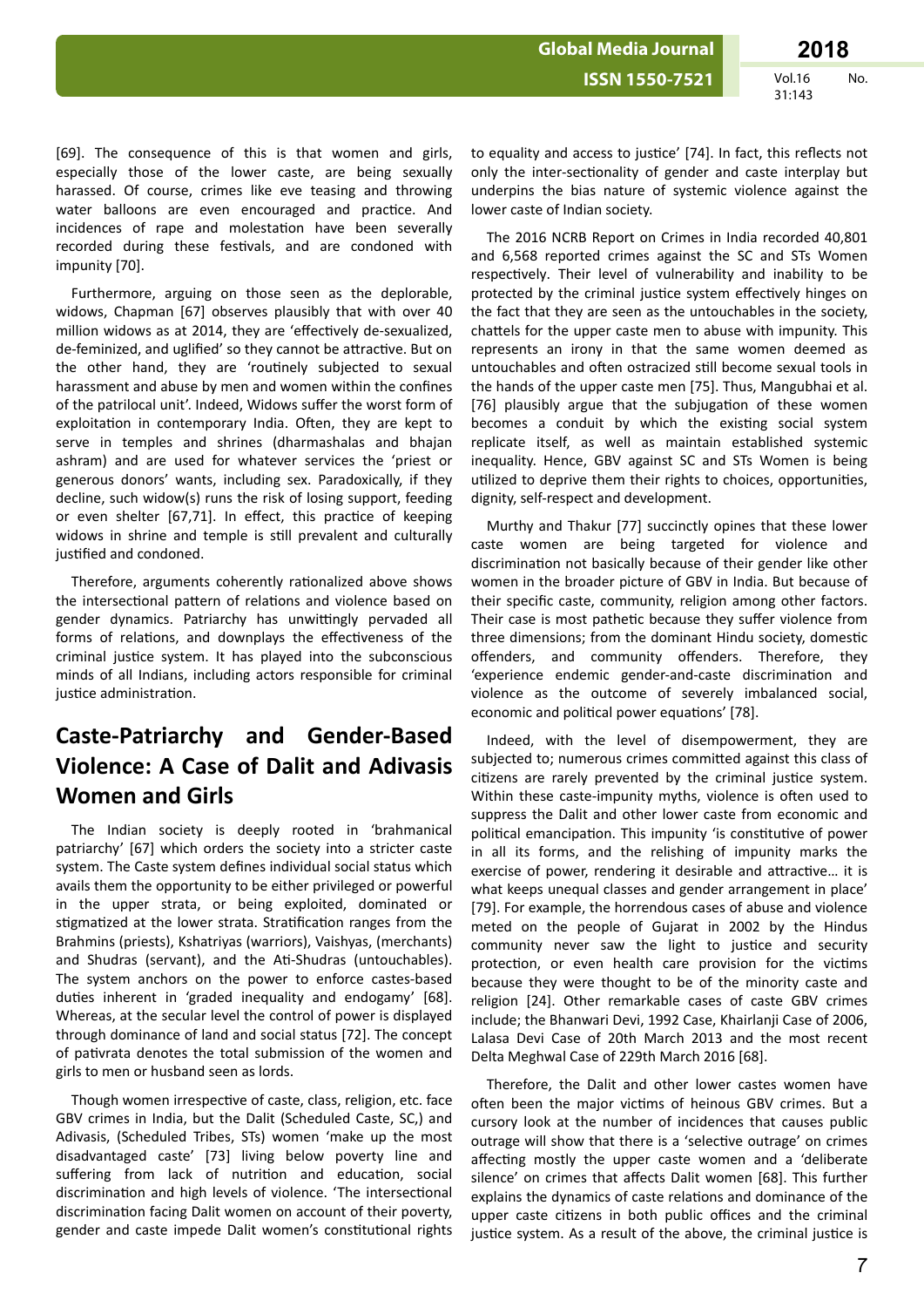**Global Media Journal** 

**Vol.16** No. 31:143

undermined because this complex scenario makes Dalit women feel among other things that they lack equal access to justice and protection of the law; violence against them is widespread and systemic; they are often disbelieved, blamed or asked to settle such matters in private; they are often intimidated or threaten when the report and the police do not protect them; perpetrators enjoys large-scale impunity, and even the court have often failed to convict perpetrators that violate Dalit women to mention a few [74]. Hence, their faith in the criminal justice system is weaned making it difficult to report violence or resort to the system for protection.

### **Conclusion**

Conclusively, to respond to the research question 'why has the security and justice system in India failed to protect women and girls from gender-based violence?', This paper has presented two major arguments on factors responsible for the colossal failure of the of the Indian criminal justice system. These ranges from the inconsistencies within the Law itself, to the prevalent conservative patriarchal system that defines prima facie the context of GBV. In adherence to its aim, this paper has provided evidence to show that extant criminal justice architectures are gravely failing to protect women and girls from GBV crimes. The result of which has seen a continuous increase of GBV crimes in contemporary India. Ironically, the increase in GBV crimes was recorded after the Criminal Justice Amendment of 2013. This has constituted not just a challenge to national image and morality as frequently advocated but constitutes a fundamental human rights violation, human development and global health problem.

The Laws lack clarity in some parts. The Criminal Law Act fails to address the meaning of concepts like 'insult' and 'outrage to women's modesty,' in section 354 and 509 of the IPC. The wording suggests a pervasive stereotype of women who are violated and undermines their physical and mental integrity. The implication of this is that since women body are seen as symbol of honor, going to seek redress will humiliate and further expose them to alienation in society. As a result, it undermines the criminal liability of the offence committed against them. Furthermore, the vagueness associated with new offences like voyeurism and Stalking creates room for abuse without specific evidence being used to prosecute offenders. Evidently, the current inability of the police to apprehend, investigate or charge people who sexually assault women and then sell the rape videos in the streets of Uttar Pradesh for less than \$3 shows how vague these new offenses seem to be defined.

The Law is largely failing because it has created a vacuum that gives perpetrators of crimes the immunity to do so without reproach. This includes marital rape and Armed forces immunity. Further, bias formulation of GBV Laws which segregate and victimize men among others has made men feel segregated and disregard the Laws, seen as bias. It is indeed clear that the formulation of GBV Laws in India is often a reaction to public outcry and demand. This has hampered the succinct clarity of the law regarding legal interpretation. It has also made the government bow to public pressure and enacts laws that cannot withstand basic criminal justice principles. More so, its inclusion to death penalty for sexually violent crimes has shown that the law was just an immediate reaction to public outrage without considering international legal standards.

The conservative nature of the Indian patriarchal system constitutes a major hindrance to criminal justice effectiveness [1,56]. The crux of the matter lies in the fact that Castepatriarchy in all its forms frowns upon equal status of women, and obligatorily feels that the independence of women is antagonistic with the Indian traditional norms and values, and should be curtailed and protected even with the use of violence. Women of a lower caste have become most vulnerable for victimization. Hence, the perpetration of violence is often justified. Therefore, the Criminal Justice system is vigorously challenged by the never-ending, longstanding social norms of ancient culture that both ordinary India men, political leaders and most of the Criminal justice administrators are apologetic of. Criminal justice custodians and administrator it must be clearly noted are also Indian Men who share in these socio-cultural prejudices. This is evident in incidences of violence recorded in Guiarat, Kashmir, Puniab. and Odessa. A situation where criminal justice actor pays deaf ears to violence or demand for protection.

It must be observed that the pattern of behavior of actors responsible for delivery justice has largely hindered the intention of the Criminal Justice itself. Despite the glaring inadequacy of security provision, attitudinal predisposition of police officers, marked my gross ineptitude, insensitivity, brutality, corruption, etc. has further aggravated the problem rather than curb it. Lack of professionalism in handling cases and intimidation of victims who come to file complaint has made the police loosed the confidence and trust among the populace. Though in an attempt to restore confidence the police introduced the all-female police station and cell for special consideration for GBV crimes. However, this mechanism too has been marked with functional, operational and structural challenges that make it almost irrelevant. And often suffer same fate of hegemonic masculinity. Hence, the eminent need for social and political change on women and gender views. Socio-cultural patterns of relations need modification and women and girls' issues should be view not only as a national image and morality problem but within the wider spectrum of human security: human rights; human development; and national and global health. This may chart a new cause for overall national peace, security and development.

### **References**

- Bronitt SH, Misra A (2014) Reforming Sexual Offences in India:  $1.$ Lessons in Human Rights and Comparative Law.
- Sharma B, Gupta M (2013) Gender Based Violence in India: A  $2<sub>1</sub>$ Never-Ending Phenomenon. Journal of International Women's Studies 6: 114-123.
- Dube D (2014) Public Opinion in the Wake of the Nirbhaya  $3.$ Gangrape-Ominous Signs for India. International Journal of Advanced Research in Management & Social Science 3: 89-103.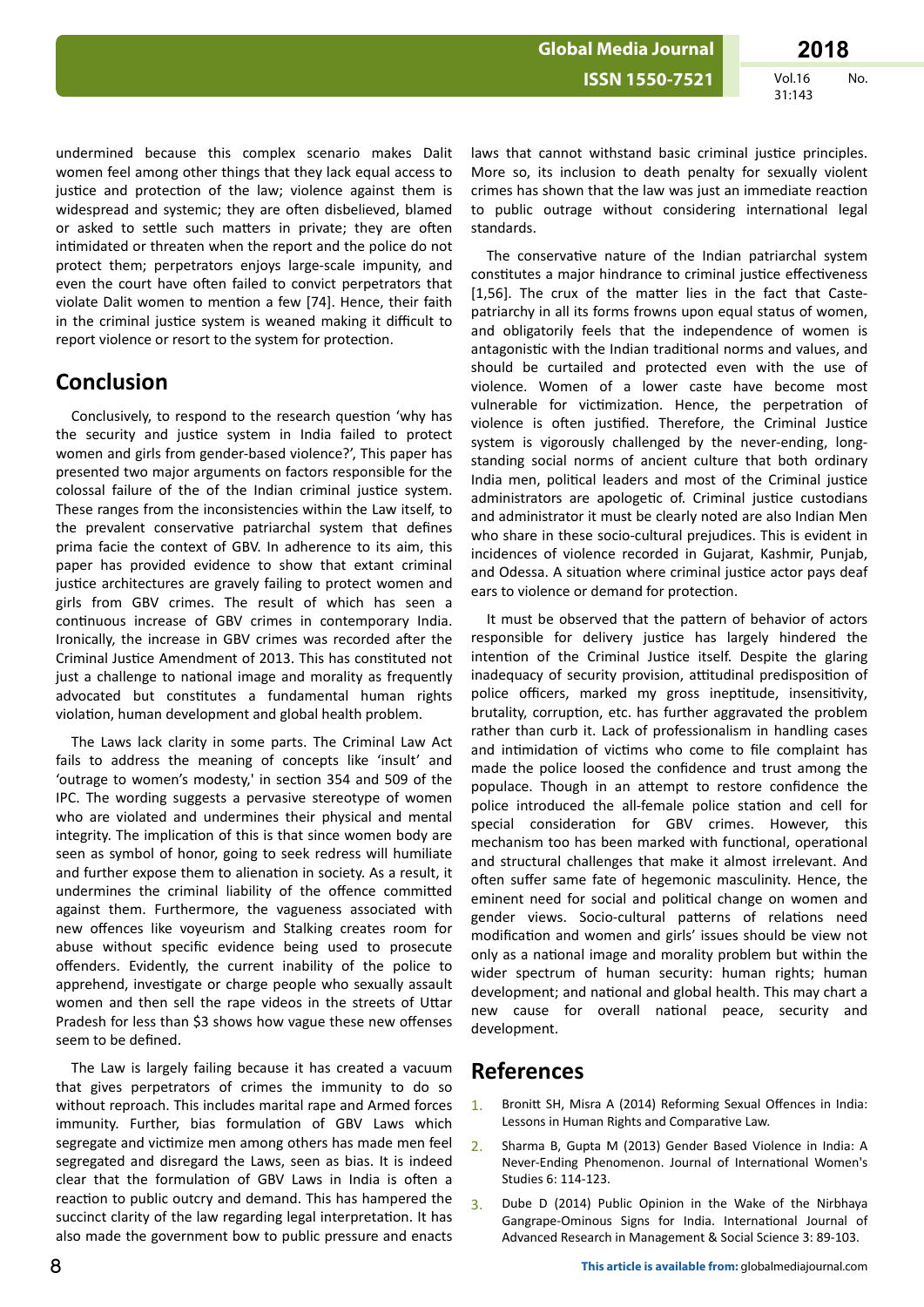**ISSN 1550-7521** 

 $Vol.16$ No. 31:143

- Bhattacharyya R (2015) Understanding the Spatialities of Sexual  $\overline{A}$ Assault against Indian Women in India. Gender, Place & Culture 22: 1340-1356.
- Jha M, Majumder B, Bose T, Bhullar D, Oberoi S, et al., (2013)  $5.$ Rape Law-Latest Trends: Criminal Law (Amendment) Act 2013 and Supreme Court on Right to Privacy. J Punjab Acad Forensic Med Toxicol 13: 45-48.
- Amnesty International (2013) India: New Rape Law 'Not nearly 6 enough to fully Address the Range of Sexual Violence that is Faced Every Day by Women.
- Burgess AW, Holmstrom LL (1974) Rape: Victims of Crisis: Wiley  $\overline{7}$ Online Library
- Bernard P, Loughnan S, Marchal C, Godart A, Klein O (2015) The 8. Exonerating Effect of Sexual Objectification: Sexual Objectification Decreases Rapist Blame in a Stranger Rape Context. Sex Roles 72: 499-508.
- Sanjel S (2015) Gender-Based Violence: A Crucial Challenge for  $\mathbf{q}$ Public Health. Kathmandu University Medical Journal 11: 179-184.
- 10. Krahé B (2016) Societal Responses to Sexual Violence against Women: Rape Myths and the "Real Rape" Stereotype. In Women and Children as Victims and Offenders: Background, Prevention, Reintegration. Ed. by Anon: Springer pp: 671-700.
- 11. Bhattacharyya R (2013) Criminal Law (Amendment) Act, 2013: Will it Ensure Women's Safety in Public Spaces? Journal Space and Culture, India 1: 13-26.
- 12. Laroia N, Dalal D (2015) Critical Commentary on the Gender-Bias Route of Sexual harassment Laws in India: Examining the Pro-Female Tilt & its Consequences. International Journal of Technical Research and Application 33: 1-6.
- 13. Patel D, Nagarale S, Musila NP (2015) Men as Victims of Crime Myths and Realities-a Comparative Relook in the Existing Legal Frame Work of India and Kenya. International Journal of Physical and Social Sciences 5: 213.
- 14. Satish M, Majumder S (2013) Brief Synopsis of the New Offences/Procedures Recommended by the Justice Verma Committee on Amendments to Criminal Law, A. J.Nat'l LU Delhi  $1:172.$
- 15. Halder D (2015) A Retrospective Analysis of S. 66a: Could S. 66a of the Information Technology Act be reconsidered for Regulating 'Bad Talk'in the Internet?. Indian Student Law Review (ISLR) 3: 91-118.
- 16. Halder D, Jaishankar K (2016) Cyber Crimes against Women in India. SAGE Publications India.
- 17. Saini S (2016) Position of Women in India: A Special Reference to Domestic Violence Act. International Journal of Applied Research 2: 436-440.
- 18. Shakil M (2016) Gender Based Violence: A Paradoxical Analysis. IOSR Journal of Humanities and Social Sciences (IOSR-HHSS) 21: 118-125.
- 19. Messner MA (2013) Equality with a Vengeance: Men's Rights Groups, Battered Women, and Antifeminist Backlash. Contemporary Sociology: A Journal of Reviews 42: 384-385.
- 20. Dragiewicz M (2011) Equality with a vengeance: Men's rights groups, battered women, and antifeminist backlash. Boston, MA: Northeastern University Press.
- 21. Girard A (2009) Backlash or equality? The influence of men's and women's rights discourses on domestic violence legislation in Ontario. Violence against Women, 15: 5-23.
- Lodhia S (ed.) (2015) Women's Studies International Forum.  $22.$ 'From "living Corpse" to India's Daughter: Exploring the Social, Political and Legal Landscape of the 2012 Delhi Gang Rape': Elsevier.
- 23. Lodhia S (2014) Stop Importing Weapons of Family Destruction! Cyberdiscourses, Patriarchal Anxieties, and the Men's Backlash Movement in India. Violence against Women 20: 905-936.
- 24. Khanna R (2008) Communal Violence in Gujarat, India: Impact of Sexual Violence and Responsibilities of the Health Care System. Reproductive Health Matters 16: 142-152.
- Varma C (ed.) (2014) SHS Web of Conferences. Criminology and 25 Socio-Cultural Aspects of the Anti-Dowry Law in India: A Feminist Critique: EDP Sciences.
- 26. Uddin Z (2007) Viewpoint: Domestic Violence Act lacks perspective. Central Chronicle News 18: 2.
- 27. Dixit V, Singh S (2013) The Criminal Law (Amendment) Bill, 2013a Critical Analysis'. Rostrum's Law Review.
- 28. Desai D (2017) When Husbands Are Victims of Domestic Violence - Times of India
- 29. Mandal S (2014) The Impossibility of Marital Rape: Contestations around Marriage, Sex, Violence and the Law in Contemporary India. Australian Feminist Studies 29: 255-272.
- 30. Ray S, Aditya I (2013) Revisiting the Law regarding Prohibition of Violence against Women in India. Afro Asian Journal of Social Sciences 4: 1-20.
- 31. Malik N (2016) Marital Rape Laws and Women Security in India: A Critical Analysis. Global Journal for Research Analysis V: 4.
- Nigam S (2015) The Social and Legal Paradox Relating to Marital  $32.$ Rape in India: Addressing Structural Inequalities. Available at SSRN 2613447.
- 33. Thakur P, Yadav J, Arora A (2015) Criminal Amendment Act 2013 and Issue of Age. Journal of Indian Academy of Forensic Medicine 37: 422-423.
- 34. Goodwin M (2016) Marital Rape: The Long Arch of Sexual Violence against Women and Girls. AJIL Unbound.
- 35. Flavia A (2013) My Body, My Wish.
- 36. Pandey DP (2013) Marital Rape in India-Needs Legal Recognition. Available at SSRN 2290027
- 37. Bhattacharyya R (2016) Living with Armed Forces Special Powers Act (AFSPA) as Everyday Life. Geojournal pp: 1-18.
- 38. Baruah S (2014) Routine Emergencies: India's Armed Forces Special Powers Act. Civil Wars in South Asia: State, Sovereignty, Development.
- 39. Ghose D (2015) Bijapur: 'Policemen Raped Women, Indulged In  $Inot'$
- 40. Mohapatra CK, Nanda H (2016) Acid Attack and Women in India: A Critical Analysis. Global Journal for Research Analysis.
- 41. Deutsche D (2016) Why Acid Attacks are on the Rise in India.
- 42. Patel M (2014) A Desire to Disfigure: Acid Attack in India. International Journal of Criminology and Sociological Theory 7: A39702-A39702